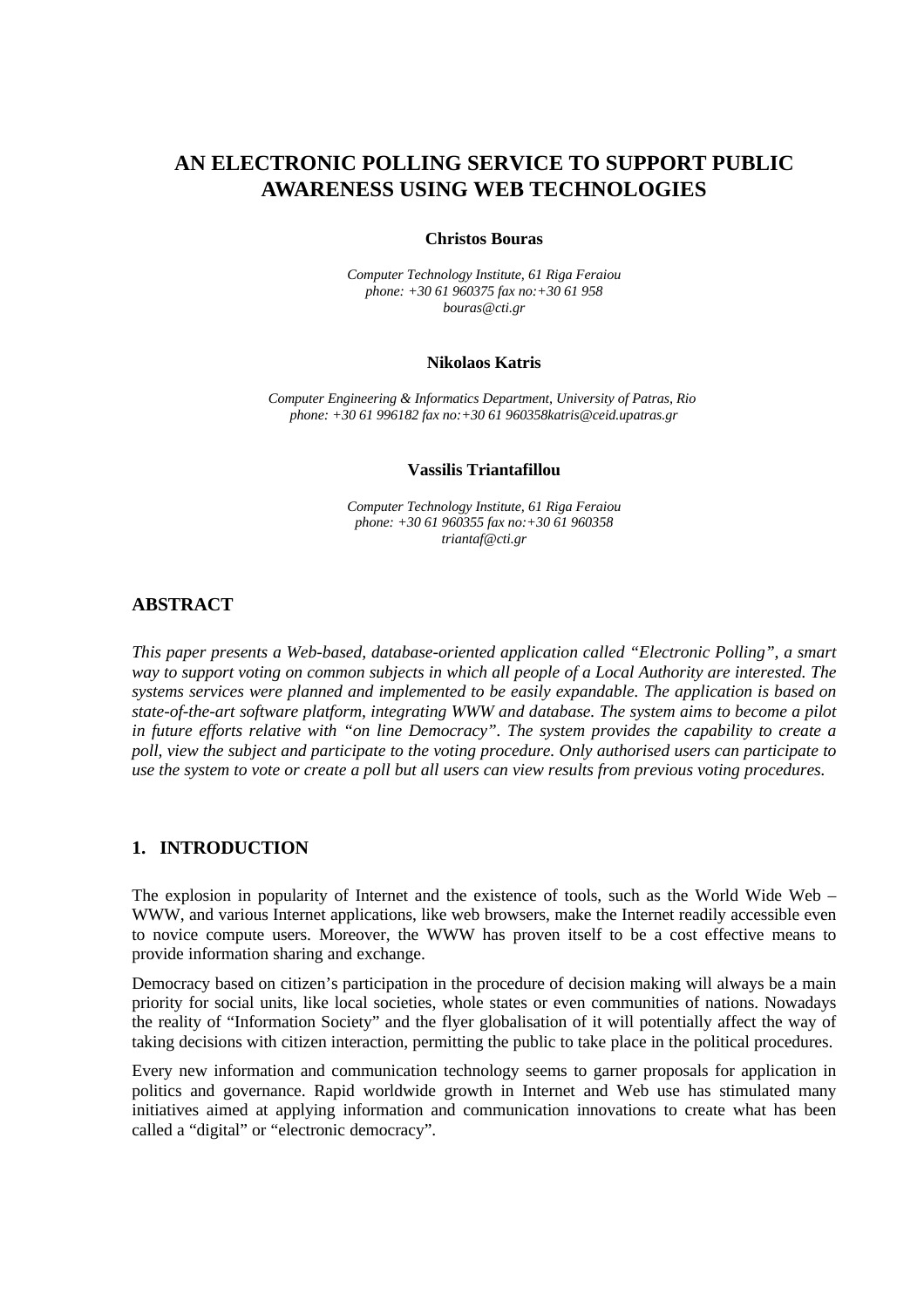The introduction of information technology has been set as a major goal for the Governments of Europe under the eEurope initiative and action plan. The aim of eEurope is to introduce in every day life Information technology applications in Public Administration, Yealth Transrort and Environment. in order to achieve better services.

Proponents of electronic democracy, who include increasing numbers of public interest groups, argue that a wide range of technological capabilities could be applied to facilitate closer links among citizens, as well as between citizens and local authorities. They also point to an array of new opportunities, such as the electronic delivery of many public services to people's homes or conveniently located multimedia kiosks, more access to a wider variety of public information, the creation of electronic forums for large-scale debates; and direct democratic participation through online voting and interactive polling (Bouras et.al 1998, Hague et.al 1999).

An *Internet or Electronic Voting System* is defined as an election system that uses electronic ballots that would allow voters to transmit their voted ballot to election officials over the Internet. *Internet Voting* means the casting of a secure and secret electronic ballot that is transmitted to election officials using the Internet.An *Internet Voting Machine* is defined as the computer hardware that allows an electronic ballot to be cast over the Internet

The provision of electronic voting via Internet may still be some way of, but the various pieces of the technology puzzle needed to make it a reality are now close to being in place. Internet voting is already widespread in a variety of forms, some serious, most not. It is technologically possible to utilise the Internet to develop an additional method of voting that would be at least as secure as the current ballot system in use.

The term "Electronic Polling" corresponds for a voting procedure, which is used only for getting public opinion thinking and can be used by the Local Administration as a tool for planning and development. The main difference from a voting procedure is that the voting procedure needs strong authentication and verification mechanisms, is addressed more to transfer the real voting situation through the Internet and there is always a predefined set of voters.

 "Electronic Polling" was developed in order to improve everyday's contact between citizens and local authorities and amplify active citizens' participation in the reception of decisions. The need for such applications came up due to the increased requirements to encourage even more citizens' participation in the reception of decisions.

The knowledge of public opinion in certain subjects (environment, culture, etc) is important for every local government for designing and planning actions related to the people. Public opinion should be taken account in every action planned by local authorities and especially the ones that affect a major part of the community. The ability of collecting the different opinions can save the administration from acting against people will and to discover the acceptance of each planned action.

 "Electronic Polling" can be used to collect citizens' opinion on common matters. All citizens can participate in the procedure by adding their ballot on the specified voting subject. After ensuring results validity system extracts the final results and the local authorities can determine their politics according to public trends on each subject. The system should be easy enough to be used by non experienced users and allow the procedure to be set up at any geographically dispersed area.

While there's been a lot of research on electronic voting systems, there isn't much software available that you can purchase or download and use to run an election immediately. A number of systems have been developed and are used run an election for a non-governmental organization. FREE (Free Referenda & Elections Electronically (see http://www.thecouch.org/free/) is designed to make an easy and secure job to run an election or referendum and it is an open source system for conducting electronic votes. VoteBot (see http://www.votebot.com/) is a system which offers decision-support for distributed communities. It allows starting a poll, survey or election for free. The basic service is free, the technology is easy to use and the service is flexible, trustworthy and secure enough to be useful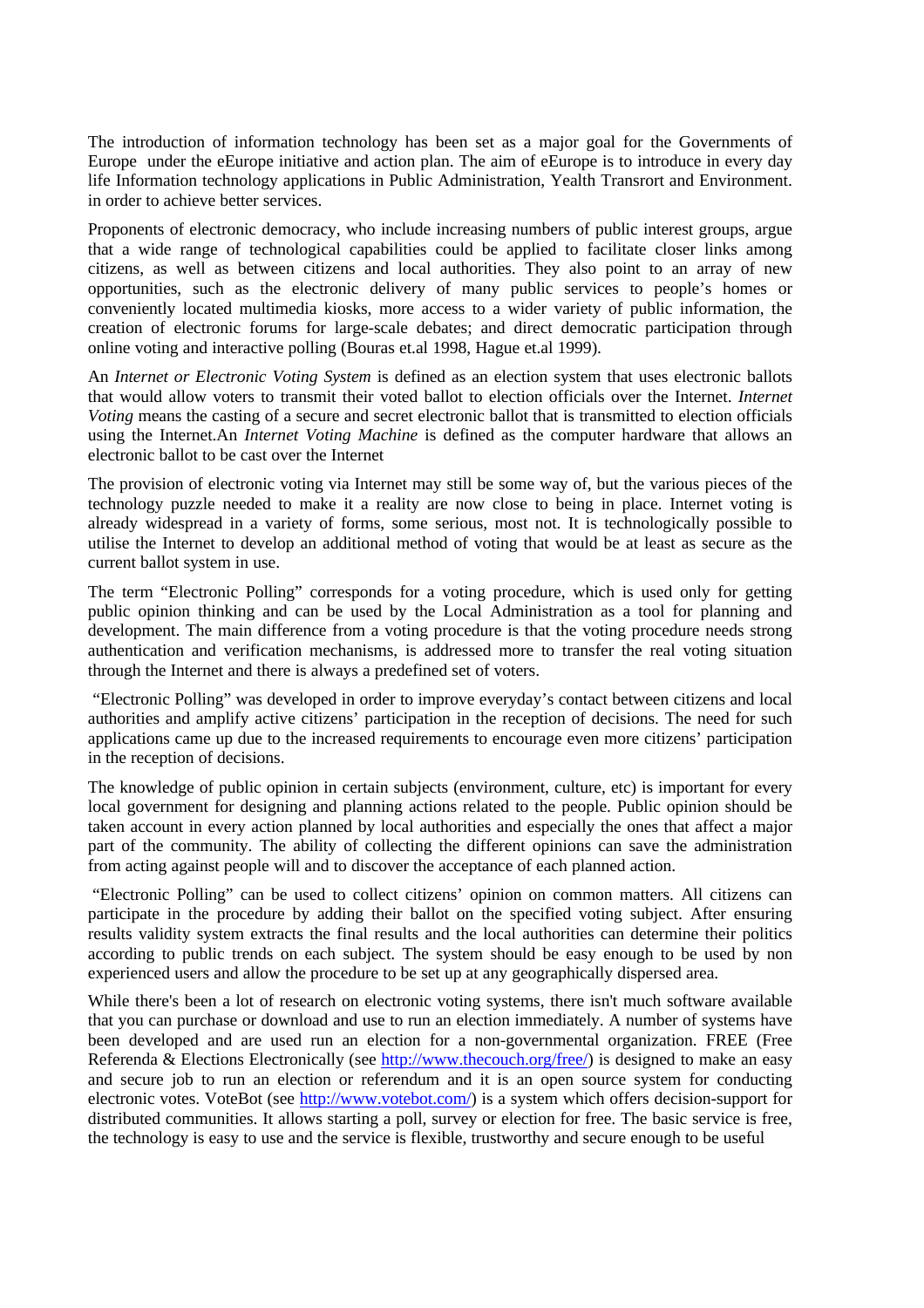EVote (see http://www.ozemail.com.au/~jjjacq/evote) is a system that allows members of an email list to poll themselves. Any list member can initiate a poll, vote and receive a receipt for his/her vote, change or remove the vote while the poll remains open, Find the polls in progress, the statistics in a particular list, find out how someone voted and carry on a discussion with other list members as usual.

The Italian Academic Community (Bonetti et.al. 2000) voting system is a simple voting system to support voting in common matters for the Academic Community. There are also many Services Vendors that offer voting equipment, which is designed for special purposes and has very small capabilities.

On the hand a number of experimental Voting Systems have been developed to support real voting procedures. Vivarto Voting System (see http://www.vivarto.com/o2/eng/index2.html) is a system which aims to combine efficiency, democracy and expertise in governing large organizations with the help of modern information and communication technology. The primary innovations are the so-called Vivarto Representative System (a very advanced proxy voting system), and the Vivarto NetConference Modules (a new, powerful, easy to use, communication structure based upon the adoption of different rating scales, multi-level conferences, statistical analysis and intelligent display of results). Sensus (Cranor et.al 1997) employs a three-stage protocol in order that the vote gets tallied and presumes the use of a public key system for all voters. The system was developed in C and Perl and makes use of CGI scripts. E-Vox is a secure electronic voting system developed by the MIT Laboratory for Computer Science and Cryptography and Information Security research group. This research is supported by DARPA contract DABT63-96-C-0018, "Security for Distributed Computer Systems" and by NTT and is based on the work of (Fujioka et.al. 1992). A second version of the EVOX system (Durette 1999) has been created which uses multiple administrators for vote signing aiming at improving the security by preventing the administrator from forging votes. In (Davenport et.al 1995, Hersberg 1997) secure web-based systems developed to undergraduate student elections are presented.

 This paper is organized as follows: in section 2 follows a general overview in which we present the main characteristics that apply to a "good" voting schema in general and the special characteristics of our system. In section 3 there is a short description of the project context of the architecture of the application. Section 3 contains the system analysis, where the general rules of the procedure are presented, the system design where we present the system architecture and specific implementation issues. Finally we describe in detail the main functionalities offered by the system. The last section summarizes conclusions inferred from our work and presents future work issues.

## **GENERAL OVERVIEW**

Nowadays citizens have the need to obtain general information, submit questions and remarks get in contact with the right administration and services as far as local authorities concern, quickly and easily. Internet has provided an efficient infrastructure to be used for information dispersal and Local Authorities have discovered that WWW are favourable tools for information exchange (Bouras et.al. 2000). Such environments and mechanisms for efficient information exchange when needed can make an organisation more efficient and competitive. In order to increase participation of citizens in the local affairs evoting is a tool for this reason. Actually the system is developed as a part of Telematics services incorporated in the Web Site of the Municipality of Patras.

The characteristics of a good electronic voting system depend on the purpose that this system is going to serve. Nevertheless there are some similarities among most systems that allow us to determine a set of general characteristics that are essential to most cases (Cranor et.al 1997, Riera 1997). These characteristics are: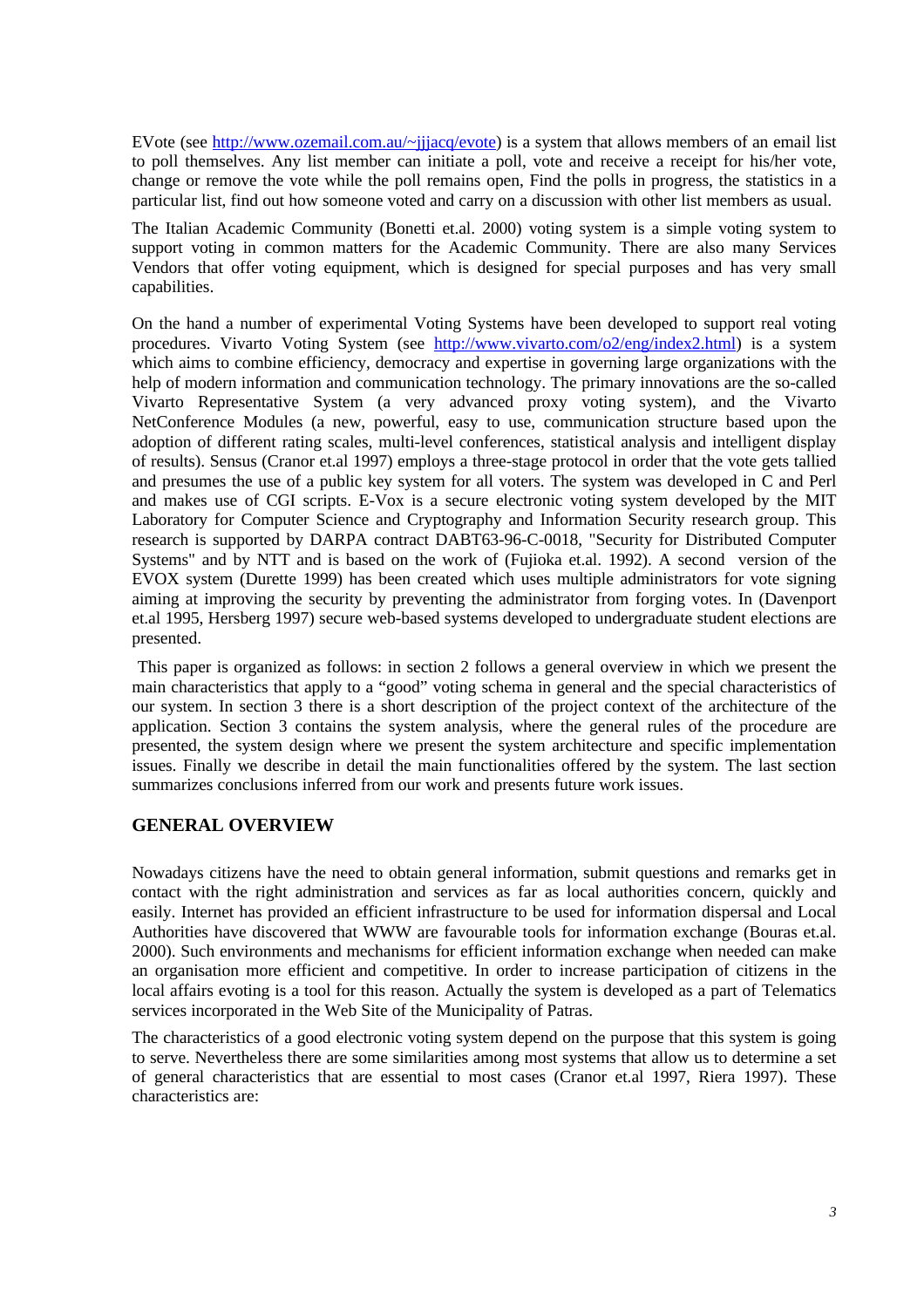**Accuracy.** A system is accurate if (1) it is not possible for a vote to be altered, (2) it is not possible for a validated vote to be eliminated from the final tally, and (3) it is not possible for an invalid vote to be counted in the final tally.

**Democracy.** A system is democratic if (1) it permits only eligible voters to vote and, (2) it ensures that each eligible voter can vote only once.

**Privacy.** A system is private if (1) neither election authorities nor anyone else can link any ballot to the voter who cast it and (2) no voter can prove that he or she voted in the particular way.

**Verifiability.** A system is verifiable if anyone can independently verify that all votes have been counted correctly.

**Convenience.** A system is convenient if it allows voters to cast their votes quickly, in one session, and with minimal equipment or special skills.

**Flexibility.** A system is flexible if it allows a variety of ballot question formats including open ended questions.

**Mobility.** A system is mobile if there are no restrictions on the location from which a voter can cast a vote.

Local Authorities lack the possibility for consulting efficiently and quickly public opinion in matters that are of interest to people of the whole community. The traditional way to measure public opinion is using polls to contact surveys. A survey is a systematic, scientific and unprejudiced way to collect data. You can survey a group or sample of people about their feelings, plans, opinions, beliefs and personal, educational of financial background. Surveys are used by many different kinds of organisations and the data collected by surveys can be used to enhance communication, improve attitudes, and increase involvement, determine and social and other needs (see InfoPoll, http://www.infopoll.com.). Local Authorities realize that an electronic polling service can be used as a tool for planning and acting based on the needs of the citizens rather than on the needs of the authority. Based on these needs the Municipality Authorities of Patras set the objectives of the system.

The electronic polling service we developed had to comprise with the following objectives:

- Reporting of public opinion on common matters and record of public trends through an efficient, easy to use and up to date Internet based mechanism.
- Provision of directives, through the expression of public trends, towards local authorities in order to ensure valid and irreproachable results taken from voting. The final results will help in taking future decisions.
- Best possible familiarisation of the citizens with modern technology.
- Employment of a pioneer way of holding a poll/questionnaire with the participation of a representative percentage of people in the bounds of a local society.
- Procedure should be able to ensure the privacy and uniqueness as in real world voting. A strict electronic voting system to support the voting process is something considered very extreme just for the purpose of surveying people for their opinion.
- The authorisation procedure to be applied must be simple and give the citizens the sense that no vote can be related to a voter and to provide a mechanism for verification of the citizens vote.
- Polling announcement service will inform the voter for common subjects and encourage the citizens to exercise their right to vote.
- Offer the citizens a forum where they can set up their own voting procedure for a specific matter. Thus the citizens will be able to gather opinions for specific subjects and argue with the decisions of local authorities.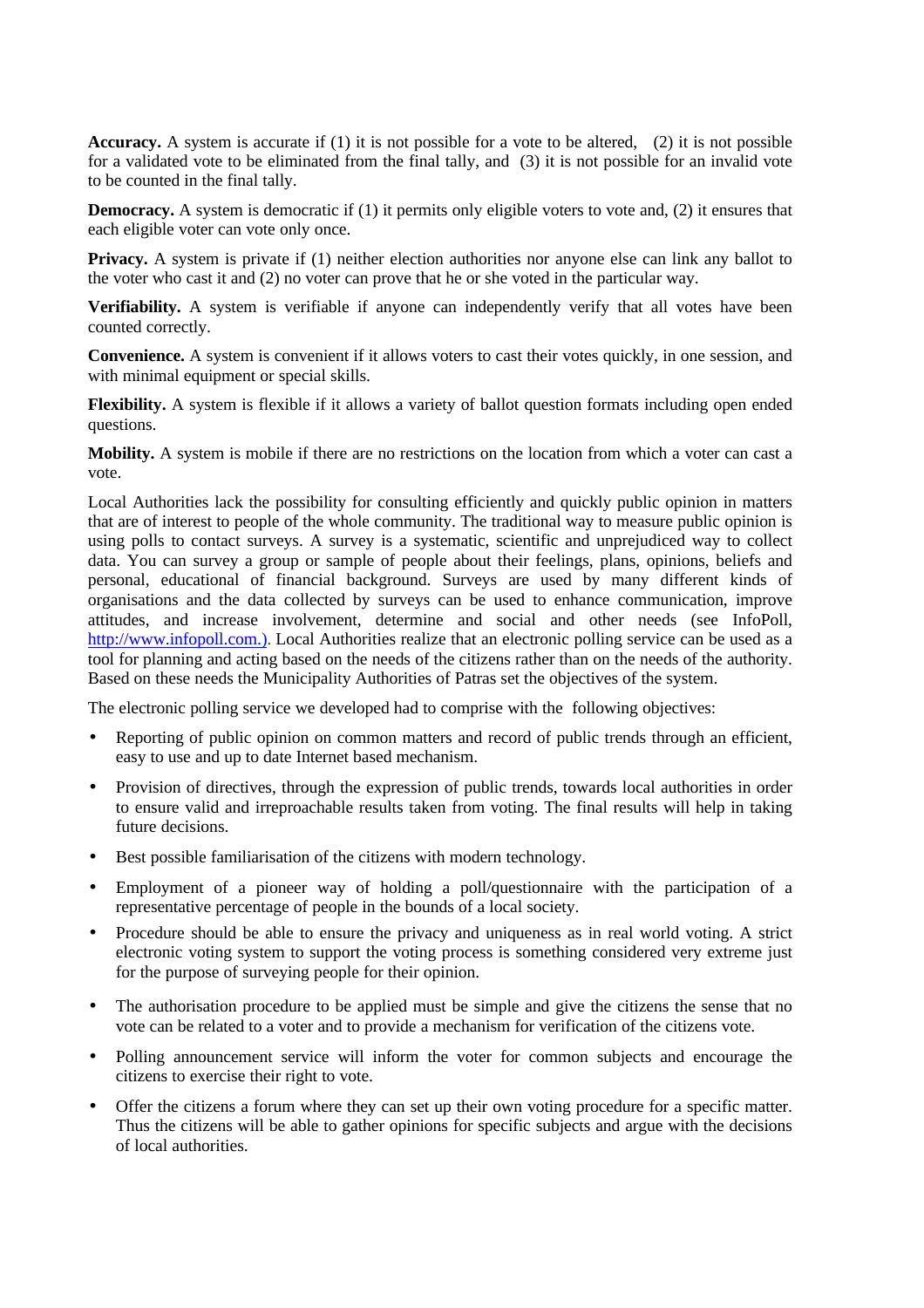In order to confront the above issues in the whole a Web based, database oriented, information system has been designed and implemented. This system is based on Internet technologies and offers a set of interesting new features. It includes:

- Dynamic generation of polls. No need for form designing or programming.
- User administration for poll creation. Any (authorised) user can create polls with questions having multiple answer choices.
- Any number of polls can be created and the last poll created will be enabled automatically.
- The polling period is defined by the user and the system is responsible to maintain the poll and gather the results.
- Authentication control avoids multiple poll entries. Facility to restrict the user from taking the poll more than once.
- After a poll is over users can see the poll results in a graphical form. Results of preview polls are also available for further examination.
- DSN connection to the database.
- Select the subject of interest and select an answer from a potential set.
- A predefined set of voters (voters database) can be plugged in to facilitate statistical concrete results.

# **ARCHITECTURE OF THE APPLICATION**

#### **System analysis**



**Figure 1. Presentation of the application**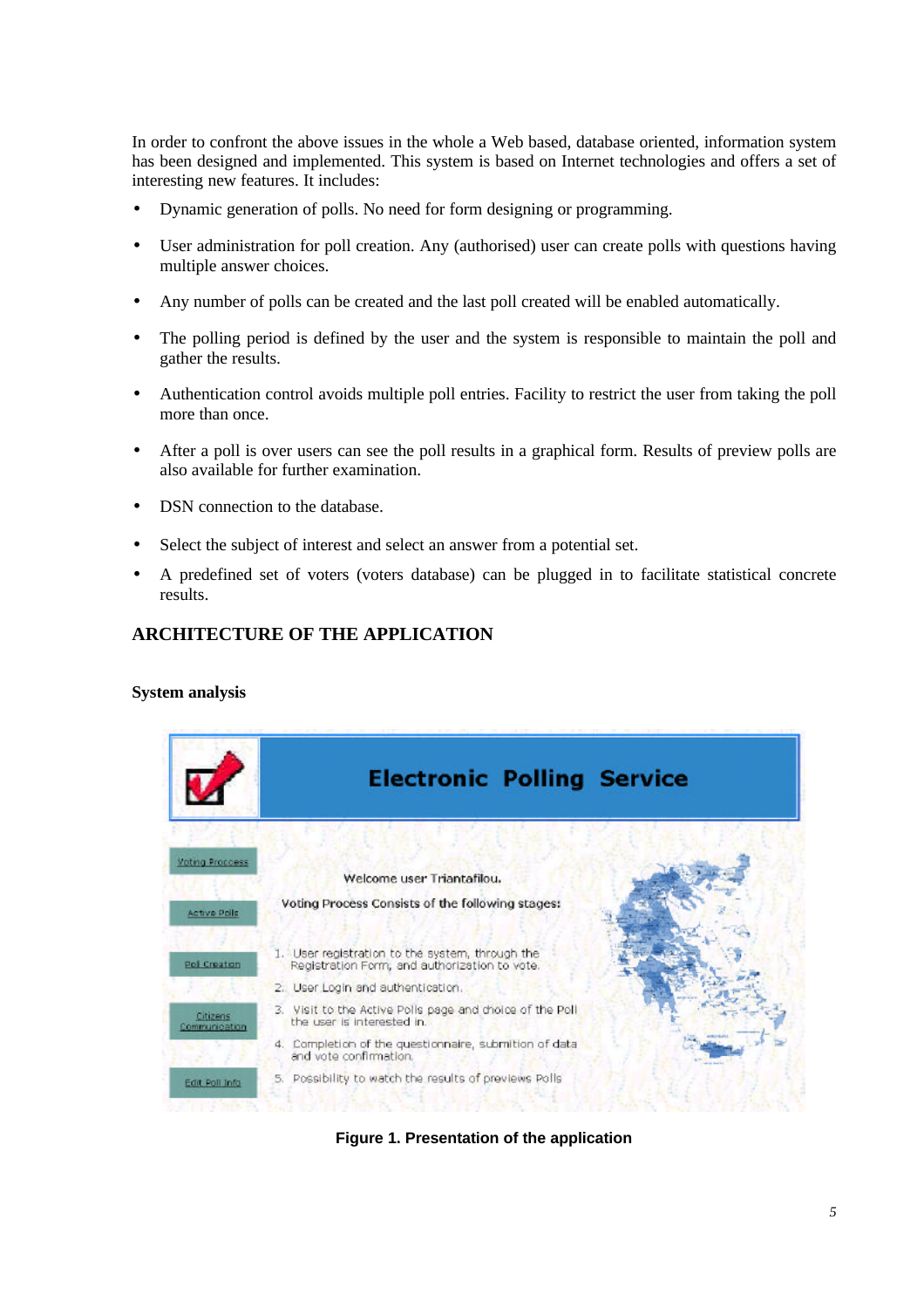The system functional specifications where derived from a extensive process of discussions with the responsible people of Municipality of Patras. The main objective was to obtain the basic requirements of such a system (Cranor 1996, Larsen 1999). In Fiigure 1 the layout of the specific application is presented.

Only authorized persons can use the system. Although each user has the possibility to access the main page of the voting application, only authorised users are allowed to participate in the voting procedure. A user is authorized to participate in the procedure if he registers giving his personal data and a Username and password. The mechanism must always inform the user (citizen) for a successful or unsuccessful attempt when he/she tries to use the provided services. Unauthorised users are able to see information about the voting procedure and relevant polls running but they have to register first in order to vote. This interaction helps the user to get easily familiar with the application and not to be bored and feels embarrassed.

A Data Base Management System (DBMS) is used that works behind the Web Server and provides the whole system with an efficient way of manipulation. The DBMS keeps all data about previous and on line polls, user profiles, votes, access authorities etc. The whole system is supported by a user-friendly interface. Classical browsers are used to access the application and an easy mechanism for localization of partial facilities of the application, e.g. by one mouse selection.

The use of the application must be possible from all citizens who have access to Internet through a personal computer (home, work etc) or an info-kiosk, without (necessarily) having an email account. The presentation of the results of an electronic voting snapshot should come true after the expiration day of the voting period and not during the holding of the procedure, in order not to affect citizen's opinion on a specific common matter. Additionally there are some non-functional specifications that are met in order to ensure the quality of the system application and that fall into the following categories:

**Performance.** The system should be available 24 hours a day. When the system data change, the updated data will be immediately available to the users. Users must be aware of the last changes (for instance via an electronic message). The system can collect statistical data, to allow the study citizen's correspondence and interesting for the services. A questionnaire form is maintained to ask citizens to evaluate the functionality of the system.

**Safety.** No information is to be lost if the system fails and a backup mechanism ensures data integrity.

**Security.** Data consistency is ensured. The system is protected against inappropriate users' behaviour and unauthorised access. An option for encryption of data transferred is provided.

**Maintenance.** The system is designed to be open in terms of smooth integration with new projects or new services or enhancement of existent application.

**Environment.** Inexperienced users can use the system within a short period of time. The user can interact with the whole system to submit remarks, comments to improve functionality and facilities.

## **System Design**

The application is based on the provided services and functionality of the World Wide Web – WWW. The services have been developed on a WWW Server that provides the central node of communication, processing and reference. In Figure 2. there are the three layers of the system.

The browser is placed at the first layer. Citizens uses this browser to access the system (e.g., MS Internet Explorer or Netscape Communicator ).

At the second layer there is the Web Server, which operates as an interface between the two other layers. In particular, the Web Server using ASP scripts provides the interface with the user, defining the data that will de presented each time to the browser as well as the connection with the real data stored in database and file system.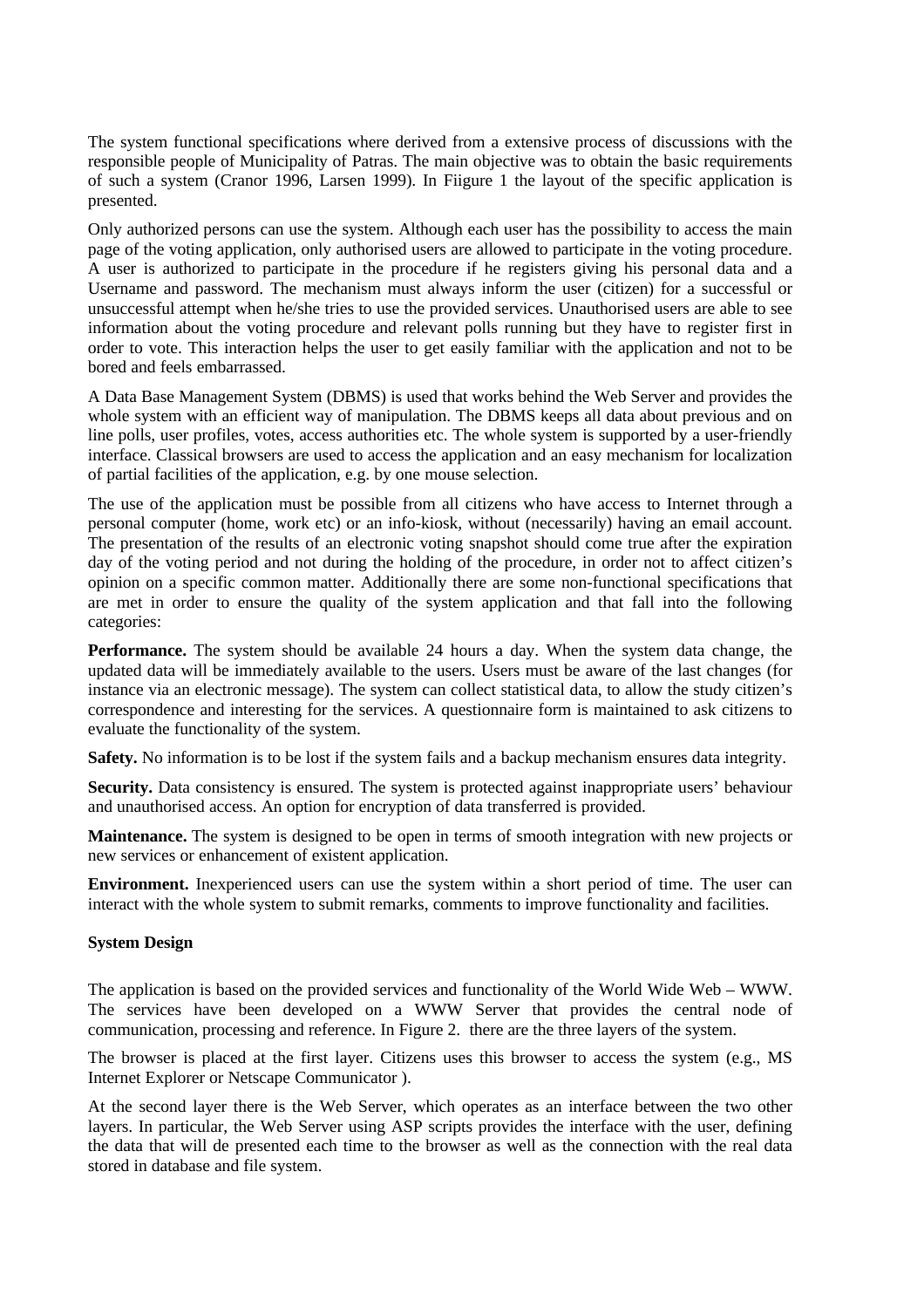

**Figure 2. The three tiered architecture**

Finally, at the third layer there is the file system of the server, where all the available electronic material is stored (messages, responses, several snapshots of the voting process, results etc) and the database Server which stores all the relative information for the material.

The Database contains all the necessary information about the users (personal and identification information), messages (questions, remarks, comments and the respective answers) the polling material (subject, potential answers), intermediate results (ballots in each category), final results (of the current and past snapshots of voting procedures) and useful statistical data for future study and processing.

The above information is distributed to the tables described below:

**User\_Voter:** Contains information about the citizens that are registered in the system (personal data). The table also contains a field that corresponds to the status of a user (allowed to create a poll or not).

**User\_Login:** Contains the authentication information of the registered users Login – Password.

**Poll Info:** Contains information about the subject, the description, the number of questions and the expiration date of a poll.

**Quest Info:** Contains information about the ID and the subject of each question as well as a foreign key to the poll that it belongs.

**Answer\_Info:** Contains information about the multiple answers that each question has. It includes the text of the answer, the Question (Question\_ID) and the Poll (Poll\_ID) the specific answer belongs to and the number of voters that have voted for this answer.

**Citizen** Contact: Contains information about the citizen that sends a message to the authorities. This table keeps information for the whole message too.

**Citizen Reply:** Contains the answer to a citizen's message.

#### **Implementation Issues**

As mentioned before "Electronic Polling" is an interactive application where citizens send some kind of information (a ballot, user profile) and expect to view a set results. For the exchange of this information the HyperText Transfer Protocol (HTTP) is used.

The majority of the HTML (HyperText Markup Language) document responses are produced "on the fly". HTML is a markup language, which consists of tags embedded in the text of the document. The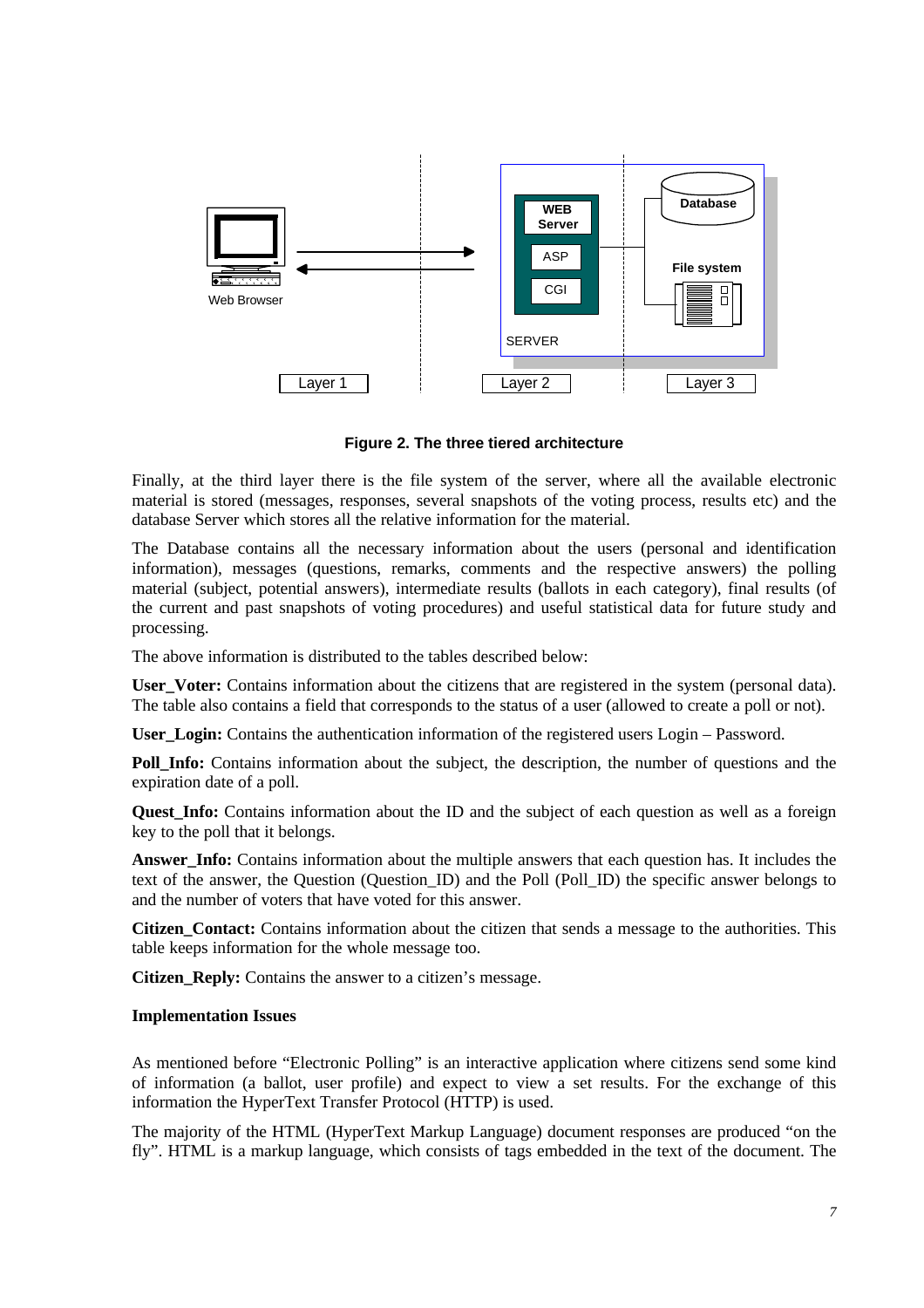browser reading the document interprets these markup tags to help format the document for subsequent display to a reader (user). We tried to limit the cases where many of the decisions about layout are made by the browser.

HTTP is a protocol with the lightness and speed necessary for a distributed collaborative hypermedia information system. It is a generic stateless object-oriented protocol, which may be used for many similar tasks such as name servers, and distributed object-oriented systems, by extending the commands, or "methods", used. A feature if HTTP is the negotiation of data representation, allowing systems to be built independently of the development of new advanced representations.

The communication takes place over a TCP/IP connection. The transaction consists of the establishment of a connection by the client to the server, the request that corresponds to the sending, by the client, of a request message to the server and the response that is the sending, by the server, of a response to the client. Finally the closing of the connection by either both parties commences.

So, each time a web client sends citizens' requests and receives answers via HTTP. Since the contents of various information change, the HTML page has to be generated from the second layer – as shown in the above figure – every time the user makes the request. Thus the web server scripting is essential in building systems such as ours. The second layer, namely Web Server, is responsible for the execution of the scripts. It is really easy to create web based applications and dynamic content. For the development of our information system the Microsoft Internet Information Server 5.0 (IIS 5.0) for Windows 2000 was used.

But why is web server scripting so essential? First of all web server-scripting enables the "backend" for the web application. HTML and HTTP do not by themselves provide a way to access databases or carry information about users from page to page. Server-side scripting accesses programs on the server that provides this necessary functionality behind the scenes to deliver web applications and customized HTML for each user. Second web server scripting separates the content from the presentation for easier design and data management. Server scripting allows the user of templates for creating HTML documents "on the fly". The contents of a page can come from anywhere – databases, plain text files, searches, calculations – and be dynamically inserted before it is sent to the user. Information can be managed in the most appropriate manner, and does not have to be stored in HTML pages that must be changed by hand whenever the data changes.

Active Server Pages (ASP) is a powerful server-based technology from Microsoft, designed to create dynamic and interactive HTML pages for World Wide Web sites, or cooperative intranets. The technology of Active Sever Pages (ASP 3.0) allows the use of programs, which are executed in the environment of MS-IIS 5.0. ASP pages are files that contain HTML headers, text and script commands. Moreover, ASP pages call ActiveX components for the execution of functions, like connection with a database or computations.

The power of ASP lies in two facts: first, the HTML is not created until the user wants to see the web page, and second, it does not care what web browser is being used. While ASP must be executed on a computer that supports it, we can view ASP-driven web pages from any computer, and with any modern browser. ASP pages are responsible for the administration of information stored in the system database. For ASP pages speaking the connection with the database is achieved by ActiveX Data Objects (ADO), through OLE DB and ODBC.

Finally, the part of the third level, namely Database, is responsible to enforce the authentication and security. All citizen information is stored in the database and are crossed each time the citizen desires to use the application of "Electronic Polling". Authentication involves prompting citizens for unique user Login and Password information, which must be correspond to a valid "user account", as it represented in the database records.

The system supports user-vote anonymity. A vote cannot be assigned to a specific user. This is done using a Secure Hash Standard. This Standard specifies a Secure Hash Algorithm, for computing a condensed representation of a message or a data file. When a message of variable-size *m* bits is input,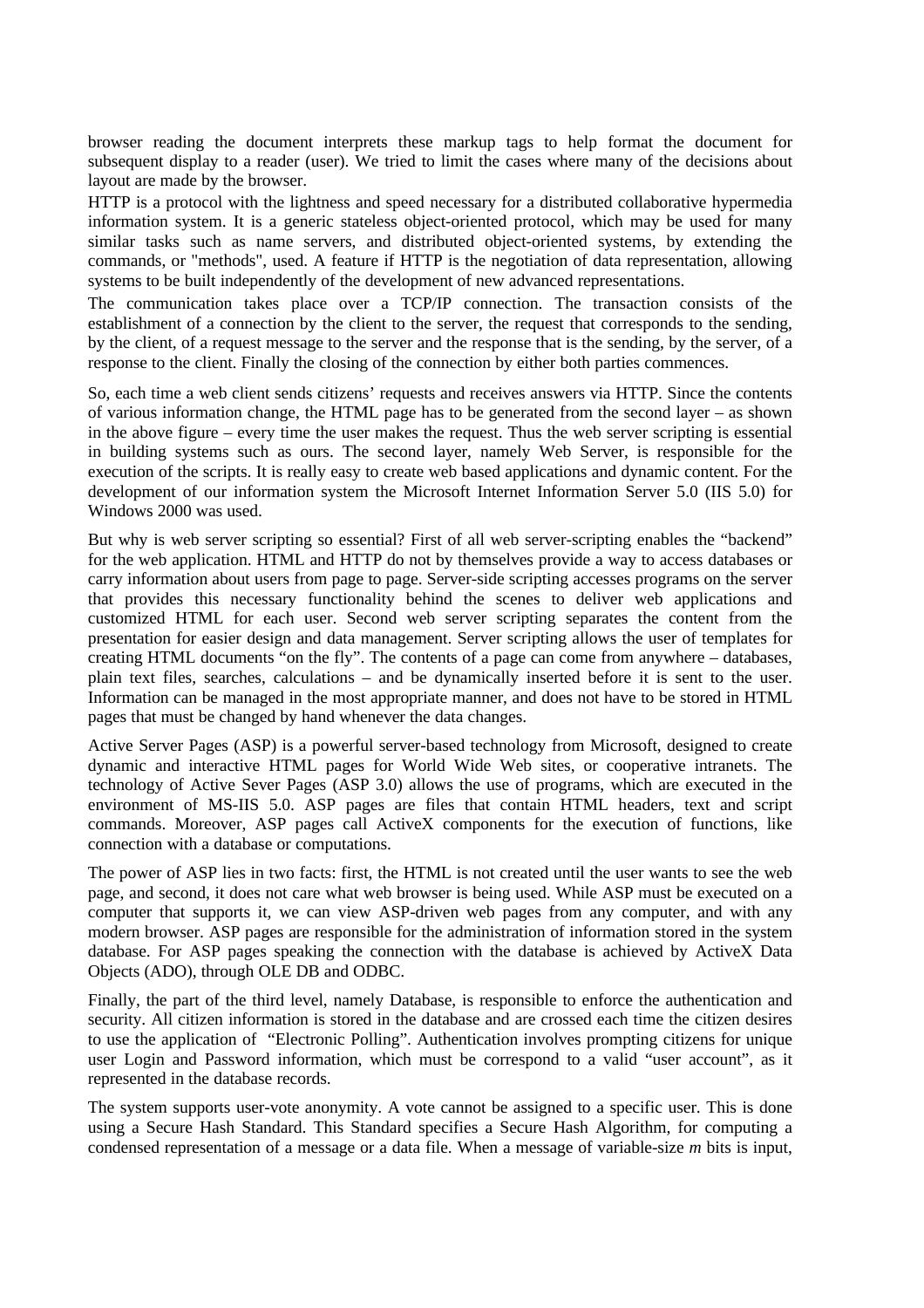the Hash Algorithm produces an output called a message digest. The message digest can then be input to the Digital Signature Algorithm (SA) which generates or verifies the signature for the message. Signing the message digest rather than the message often improves the efficiency of the process because the message digest is usually much smaller in size than the message. The same hash algorithm must be used by the verifier of a digital signature as was used by the creator of the digital signature. The Hash Algorithm is called secure because it is computationally infeasible to find a message which corresponds to a given message digest, or to find two different messages which produce the same message digest.

After the publication of the results of a vote, each user that has participated in that specific vote has the ability to verify his own ballot. This way the voter can check if his ballot has been fraud or has been miscounted and certify the integrity of the voting. During the voting procedure the voter submits the ballot decryption key. The system uses the key to decrypt the ballot which is then stored in the database. After the election, the system publishes a list of encrypted ballots, decryption keys, and decrypted ballots, allowing for independent verification of election results

### **System Functionality**

A set of functionalities where defined during the requirement analysis leading to a minimum set of parameters should be satisfied in order to have an efficient polling system (http://deimos/E-Voting/). These parameters may ensure the quality of the application [3] and ensure the validation process.

**Registration Request.** The citizen first fills and submits a registration form. The registration form includes the personal data (first name, last name, personal ID number, address etc.) as well as the coded access data (login, password) that he/she wishes to use each time, in order to make use of the application. The above data must be unique for every user. In a different case the authentication system will reject the request.



**Figure 3. Registration Form**

Citizens data used for this application are stored in the database of the system and are always available to the system administrator. In addition, administrator can delete a user in the case inappropriate or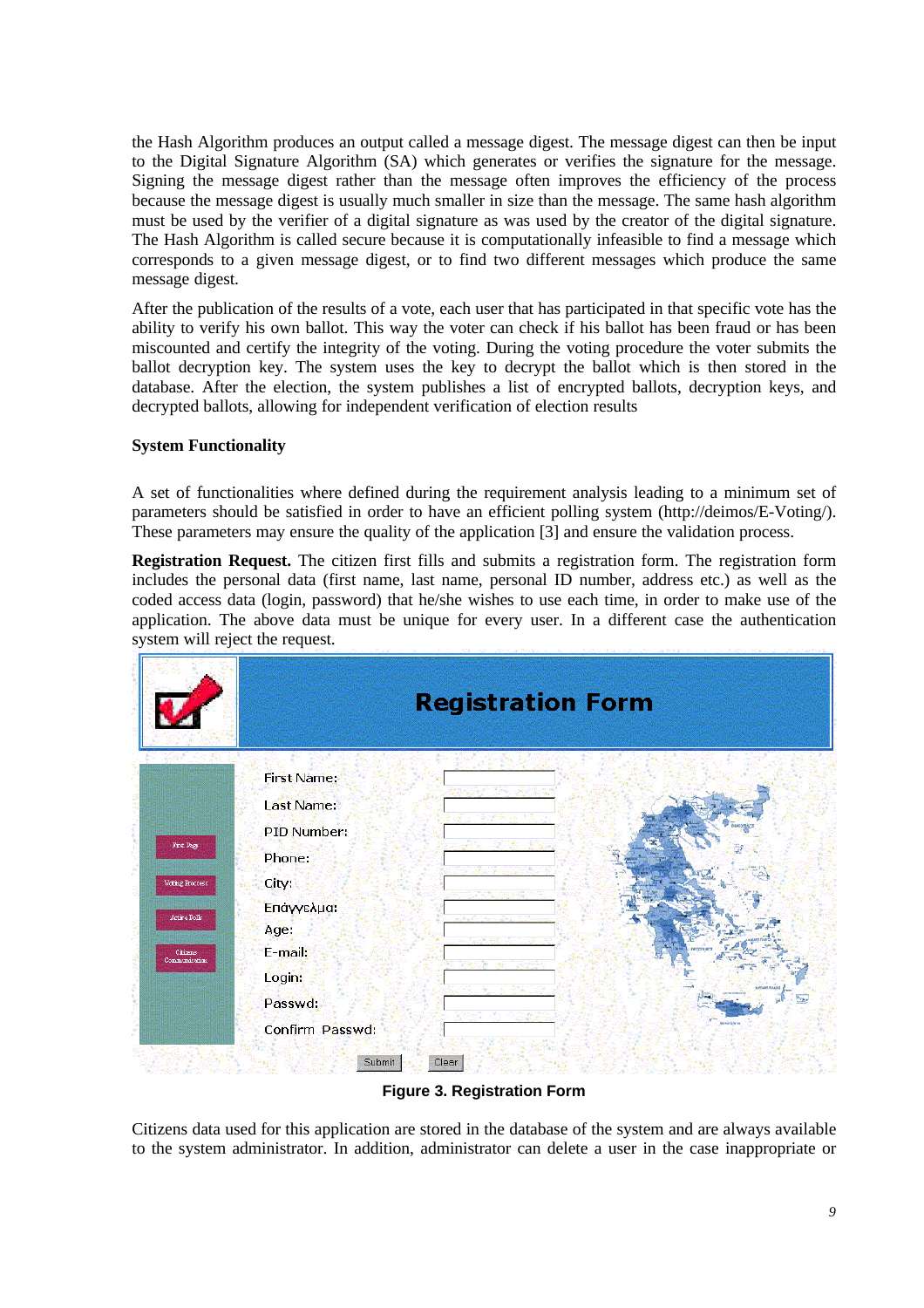unreasonable use is notified. This information could be used to ensure that the physical person behind the username and password is the same. All we have to do is announce a registration period before the poll begins.

All users are allowed to see results of old polls and to send to the administrator questions and remarks about the whole procedure.

**Electronic Polling.** After the registration process is completed the user is free to make use of the application and participate in a vote. The user visits the page with the active polls and picks a subject. By following the link the questionnaire is presented to him/her. The questionnaire includes questions of "closed type". In such a questionnaire the citizen can answer by selecting an answer from a set of possible answers.

This type of questionnaire was chosen because it offers more efficient statistical processing of the final results, which come up after the termination of voting process.

There are two ways to access the system: 1) from distance, using a computer that has access to the Internet. 2) From an info-kiosk established in a central area.

The execution of the voting procedure is based on the following steps: The user selects the desired answers and then submits his answer to the system. A confirmation mechanism is engaged to present to the user the specific choices he voted for before sending them to be stored and tallied. The confirmation of his vote results into counting his vote and storing the results into the database.

Based on the registration data given by the user in order to be allowed to use the voting service the citizen can send a message (question, remark, and comment) to the administrator of the electronic voting service. The user gives the username and password, writes down a short subject (description) of the main message, at the appropriate field and fills in his/her message and sends it. The response of the message can be retrieved when the user gives again the username and password and there is a response available for the specific user.

**System Administration** The system administrator is responsible for the creation and deletion of a poll. The user can dynamically generate a poll without the need for form designing or programming. Any number of polls can be created and the last poll created will be enabled automatically. The system administrator can assign privileges to users for creating a poll after they have send an application requesting such privileges.

The administration application offers a menu where the administration can create a new poll. The administrator is prompted for a title of the poll, a description and the questions/answers. The question/answer mechanism supports the insertion of a text for each question and the corresponding answers (questions having multiple answer choices). The administrator also defines the polling period and the system is responsible to maintain the poll and gather the results. After a poll is over users can see the poll results in a graphical form. Results of preview polls are also available for further examination.

Figure 3 presents the first page of the poll creation schema. The fields are filled with the following information: Title of the poll, Description of the poll, how many answers will the poll contains and when does the poll expires. When the above data are completed (the system checks if anything is missing) then the system produces a predefined form to be used for question structure.

The deletion mechanism presents to the administrator all polls (active or not) and he just selects the poll he wants to delete. There is no modification functionality for the administrator to perform because since a poll must be modified the assumption of quality between all voters has been violated thus leading to a false polling procedure. The administrator is responsible for user administration. User administration is very important since it deals with personal data protection and user identification.

The system administrator is offered a simple mechanism that allows simple statistical process of the results of each poll. This facility is provided to the administrator to organise and extract a set of conclusions based on samples of the personal data. Thus, the administrator can present answers per age, profession, and educational level thus enhancing the interpretation of the results. This facility was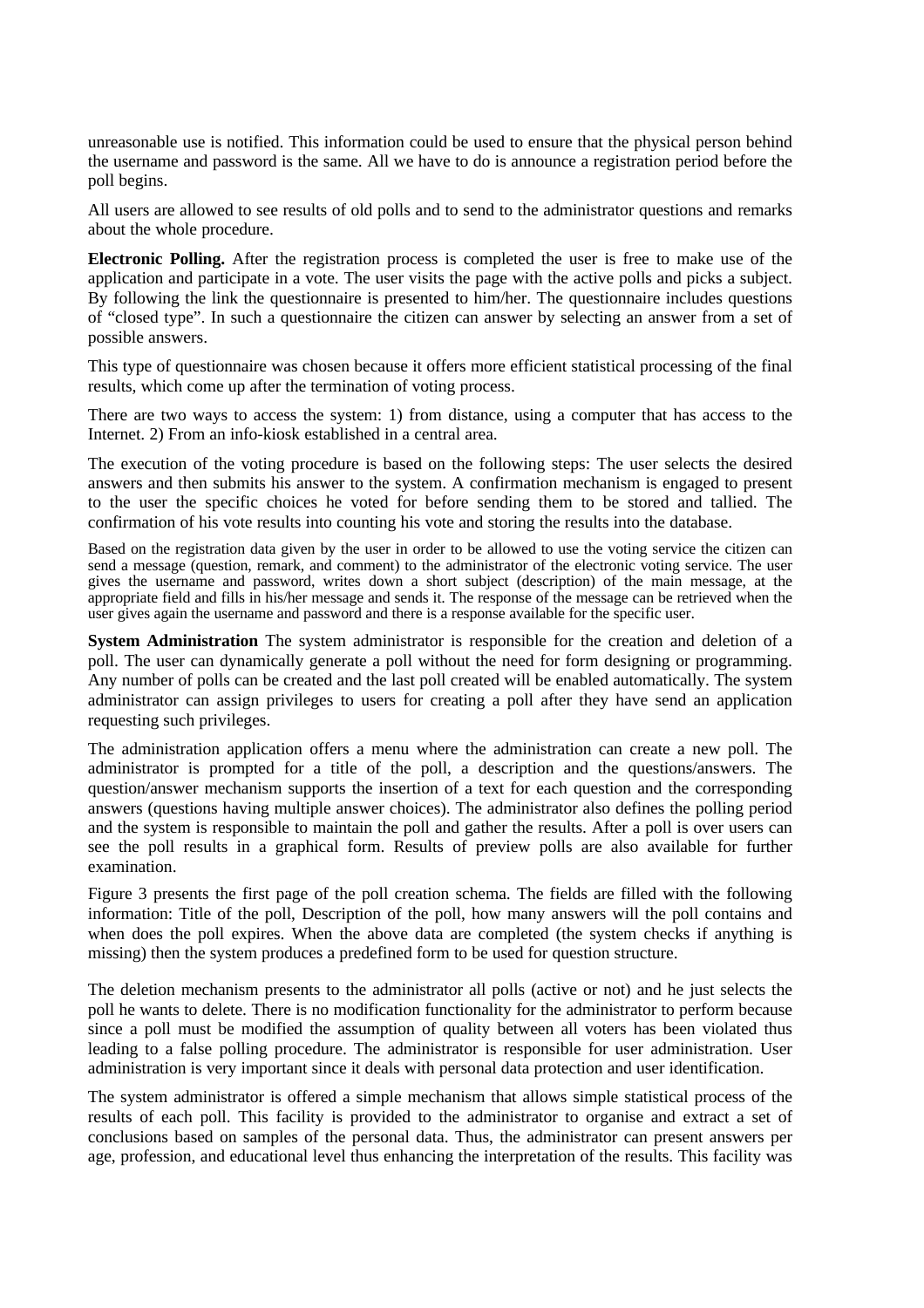left to the administrator since this kind of statistical process is assumed not to be essential for all polls conducted.

The appearance of the final result is made visually through graphical representation. These graphical representations are accompanied by preferable percentages in order to make results comprehensive to simple user of the application.

|                                               | <b>Electronic Polling Service</b>   |                                                                          |
|-----------------------------------------------|-------------------------------------|--------------------------------------------------------------------------|
|                                               | <b>New Poll Creation Mechanism.</b> |                                                                          |
| Please enter the tittle of your new poll:     |                                     | Alternative forms of tourism                                             |
| Please give a short description of your poll: |                                     | Please give your opinion A<br>about developing<br>activities in you area |
| Select the number of questions for the poll:  |                                     |                                                                          |
|                                               |                                     |                                                                          |

**Figure 4. New Poll Creation**

# **CONCLUSION AND FUTURE WORK**

This work is an attempt towards the direction of research on relative issues and provides a good technological background for future work. The aim is to produce a tool that the public administration can use in order to collect public opinion on specific administrative, environmental, economic growth and social aspects. The system will serve the purpose of a pilot for the development and deployment of similar systems in Greek Authorities

The exchange of information through Internet requires a data security mechanism, since only authorised access at this information should be granted. Our system deals with only parts of the security issues considered and safety mechanisms should be applied to prevent the unauthorised access thus leading to a more robust system against hurtful attempts. There must be some more security and safety automated mechanisms in order to ensure the authorized access, tracking more controlling levels and the system must be robust against hurtful attempts.

The system was planned and implemented in order to be easily expandable. We intend to incorporate public-key cryptographic techniques in order to tampering tracking, user and vote authentication, verification of the voting procedure etc. Careful improvement to the electronic voting mechanism next years will increase public participation while preserving voting integrity.

We intend to support the electonic voting service with an automatic mechanism to check and select the representative (each time) human sample in an electronic voting procedure. At this time, the checking of an appropriate sample can be done manually offline, after the end of the voting procedure. An online automated mechanism would be preferable and could enhance the accuracy of the respective results (the voting procedure would be ended after the collection of an appropriate sample of voters).